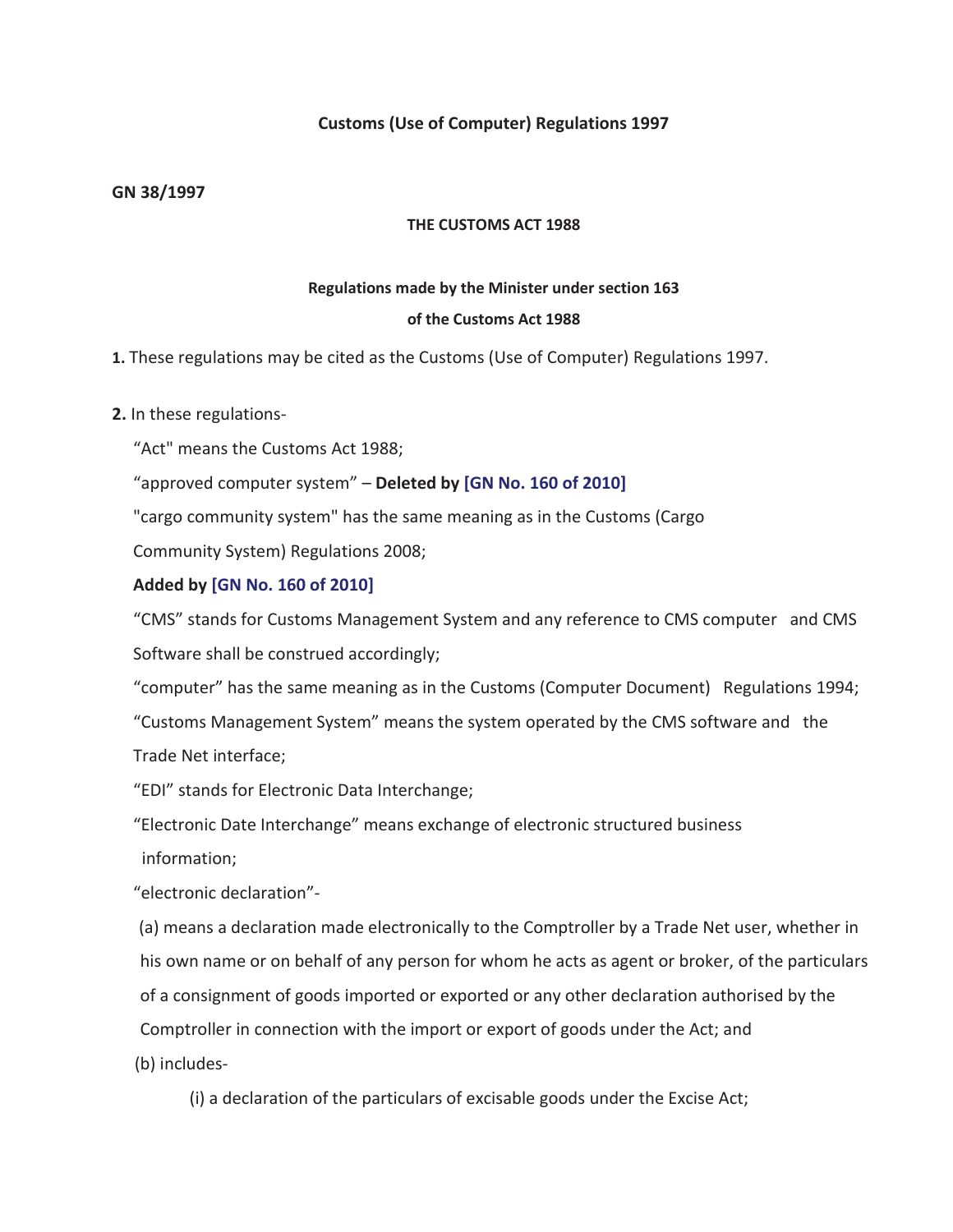- (ii) payment instructions given by a TradeNet user for the payment of duty, excise duty and taxes;
- (iii) an application for a Movement Certificate EUR 1 in the manner provided for under the Customs (Movement Certificate EUR 1) Regulations 2005;
- (iv) a Certificate of Origin under the IOC Trade Protocol, in the manner provided for under the Customs (Certificate of Origin under the IOC Trade Protocol) Regulations 2009; and
- (v) a SADC Certificate of Origin, in the manner provided for under the Customs (SADC Certificate of Origin) Regulations 2000.

**Amended by [GN No. 126 of 2002]; [GN No. 16 of 2006]; [GN No. 183 of 2009]; [GN No. 160 of 2010]** 

"principal regulations" means the Customs Regulations 1989;

"specified documents" –

- (a) means the documents specified in section 16 of the Act; and
- (b) includes any authorisation, permit or other document required under the Act or any other enactment;

"Trade Net" means the EDI network system or such other electronic system operated by an organisation approved by the Minister for the secure transmission of electronic declarations trade documentation and related transactions in connection with the import or export of goods under the Act and with the making of entries in respect of excisable goods under the Excise Act and for payment of duty, Excise duty and taxes.

## **Amended by [GN No. 160 of 2010]**

"Trade Net interface" means the software which is a component to the CMS software to enable Customs-

- (a) to receive electronic declarations from Trade Net users;
- (b) to receive electronic authorisations, approvals and messages from Ministries, Departments and agencies in connection with the import or export of goods;
- (c) to transmit electronic responses including Customs authorisations, approvals, requirements and messages to the Trade Net users; and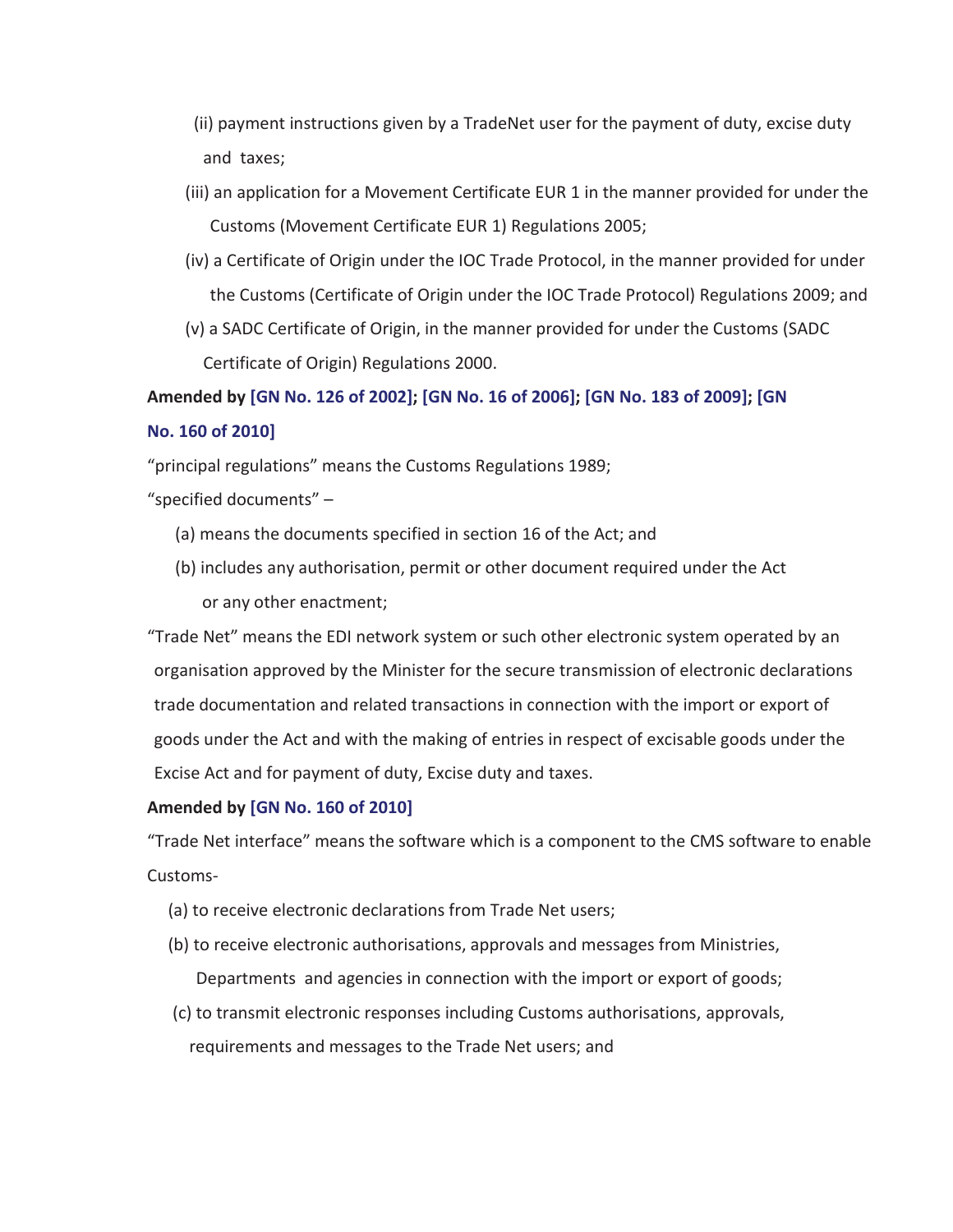(d) to receive notifications of payment instructions for the payment of duty,excise duty and taxes;

"Trade Net software" – **Deleted by [GN No. 160 of 2010]** 

"Trade Net user"-

- (a) means an agent, a broker, an importer or exporter; and
- (b) includes a manufacturer under the excise Act 1994, who effects electronic declarations to Customs through the TradeNet.

## **Amended by [GN No. 126 of 2002]; [GN No. 160 of 2010]**

**3.** Every TradeNet user shall make an electronic declaration through the TradeNet and shall, for this purpose, make an application for registration with the Director-General in such manner and in such form as may be approved by the Director-General specifying -

- (a) his full name and the address of his principal place of business;
- (b) the full name and designation of each of the persons authorised to make electronic declaration; and
- (c) such other particulars and information as may be required in the application form.

# **Amended by [GN No. 160 of 2010]**

 **4.** Where an application under regulation 3 is made by an agent or broker, it shall be accompanied by a list of persons for whom he acts as agent or broker together with their particulars in such manner and in such form as may be approved by the Comptroller.

**5.** Where, upon receipt of an application under regulation 3, the Director-General is satisfied that the applicant meets the requirements of Customs, he shall register the applicant on such terms and conditions as he may determine and give notice thereof to the applicant in writing or electronically, as appropriate.

**Amended by [GN No. 160 of 2010]**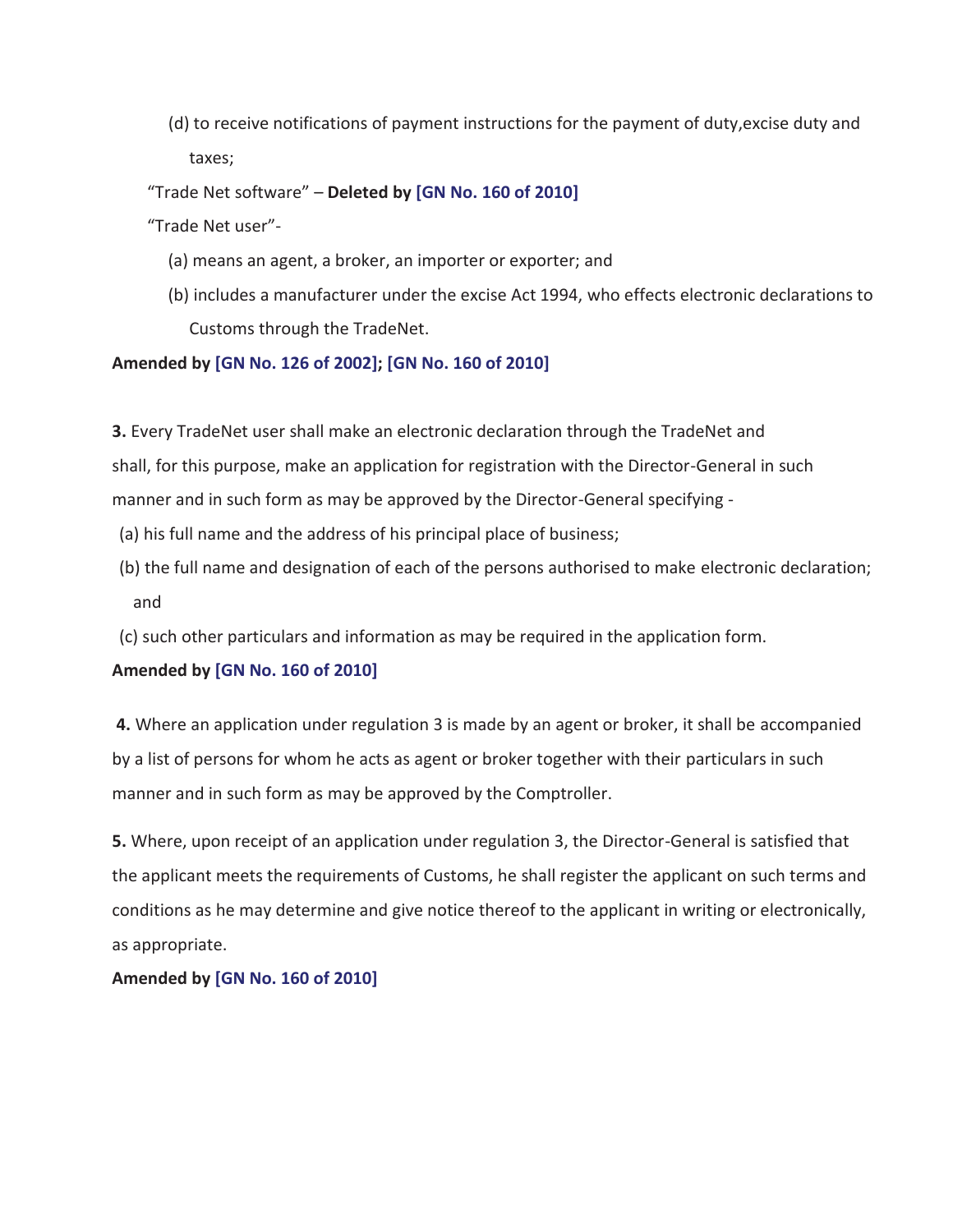**6.** Where there is any subsequent change in the information or particulars provided under regulation 3 or 4, the person making the application shall forthwith notify the Comptroller in writing or electronically as appropriate of the change.

**6A.** A TradeNet user who or which has recourse to the services provided by an organization approved by the Minister under these regulations shall, in respect of an electronic declaration relating to a bill of entry, pay to the organisation a processing fee at the appropriate rate specified in the Schedule.

## **Added by [GN No. 16 of 2013]**

## **7. Revoked by [GN No. 160 of 2010]**

**8.** Where a manifest or report is required to be submitted under sections 49 and 95 of the Act and under regulations 20, 20A and 58 of the Customs Regulations 1989, the manifest or report shall be submitted electronically through the TradeNet which receives the manifest or report electronically from the cargo community system.

#### **Amended by [GN No. 160 of 2010]**

**9**. The Comptroller may require a hard copy of the manifest or report referred to in regulation 8 to be submitted within such time as he may specify.

**10.** No person shall effect an electronic declaration unless it is made –

## (a) **Repealed by [GN No. 160 of 2010]**

- (b) by a Trade Net user or his employee, duly authorised to make the declaration after he has identified himself by entering into the computer his own login and password; and
- (c) in accordance with the information and particulars obtained from the original of the specified documents.

**10A.** A Trade Net user may, pursuant to regulation 8, effect an electronic declaration before the arrival of goods.

Amended by [GN. 244 of 2016]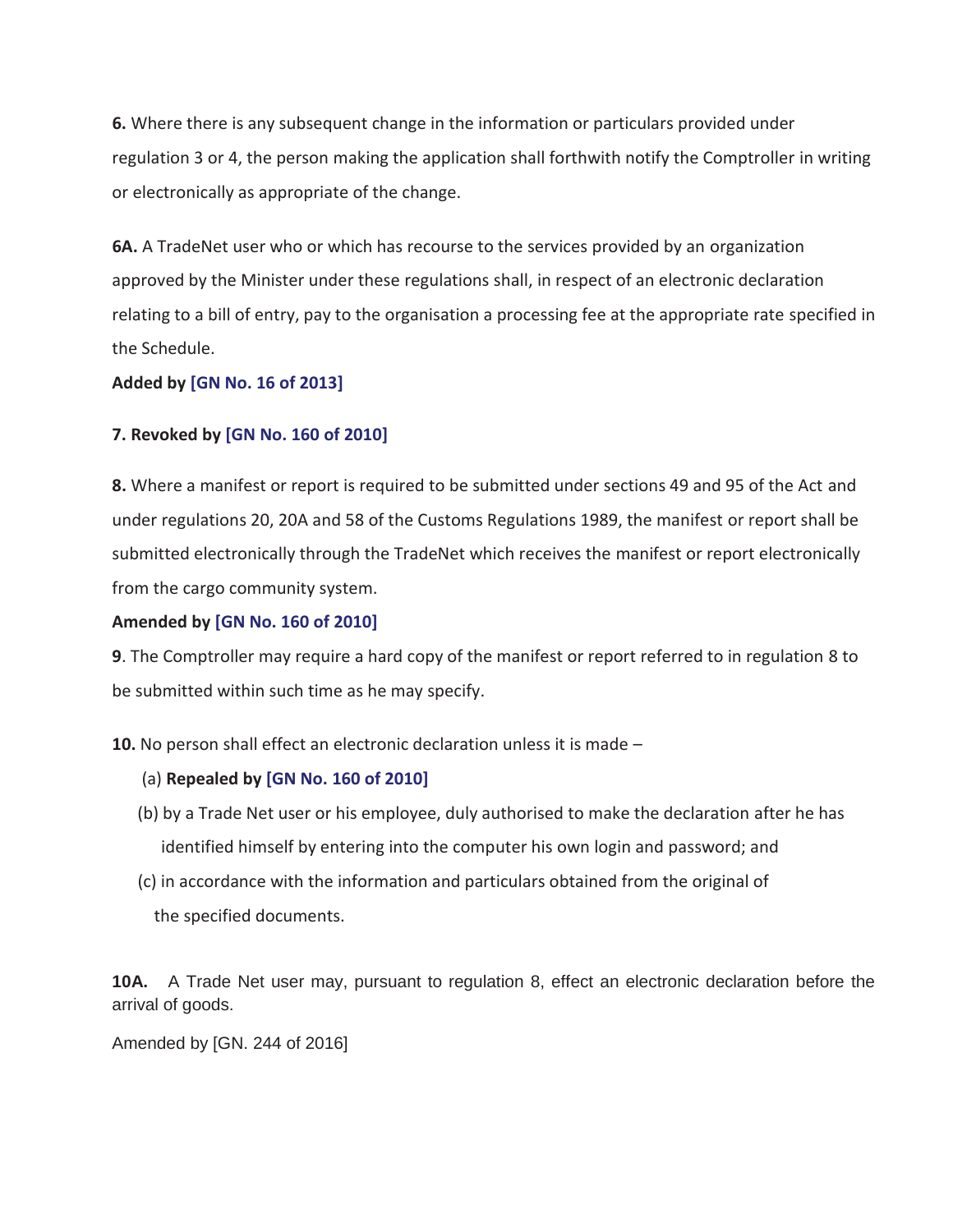**11.** Where the Trade Net user is an agent or broker, he shall not make an electronic declaration on behalf of any person for whom he acts as agent or broker unless he has complied with regulation 4.

**12.** The Trade Net user shall be solely responsible for his login and password and all consequences arising from its use or misuse.

**13.** Where any declaration through the Trade Net is made using the login of a TradeNet user or the login of any person acting on behalf of that TradeNet user, duly registered under regulation 5, it shall be deemed to have been made by the Trade Net user.

#### **Amended by [GN No. 160 of 2010]**

**14.** Where an electronic declaration sent through the Trade Net has been rejected, the Trade Net user shall receive an electronic response from the Comptroller giving reason for the rejection of the declaration.

**15**. Where an electron declaration sent to the Trade Net has been accepted-

a) the goods specified shall be deemed to have been entered for the purposes of section 36 of the

Act; and

(b) the declaration shall be deemed-

- (i) to be the bill of entry in respect of those goods, duly validated, for the purposes of section 9 of the Act; or
- (ii) to be the entry in respect of those goods for the purposes of section 4 of the excise Act 1994.
- **15A.** For the purpose of an electronic declaration
	- (a) electronic payment
		- (i) shall be made where the amount per bill of entry is 50,000 rupees or more; or
		- (ii) may be made where the amount per bill of entry is less than 50,000 rupees;

 (b) payment may, in exceptional or unforeseen circumstances, be made in such other manner as the Director-General may determine. (Amended by GN. 244 of 2016)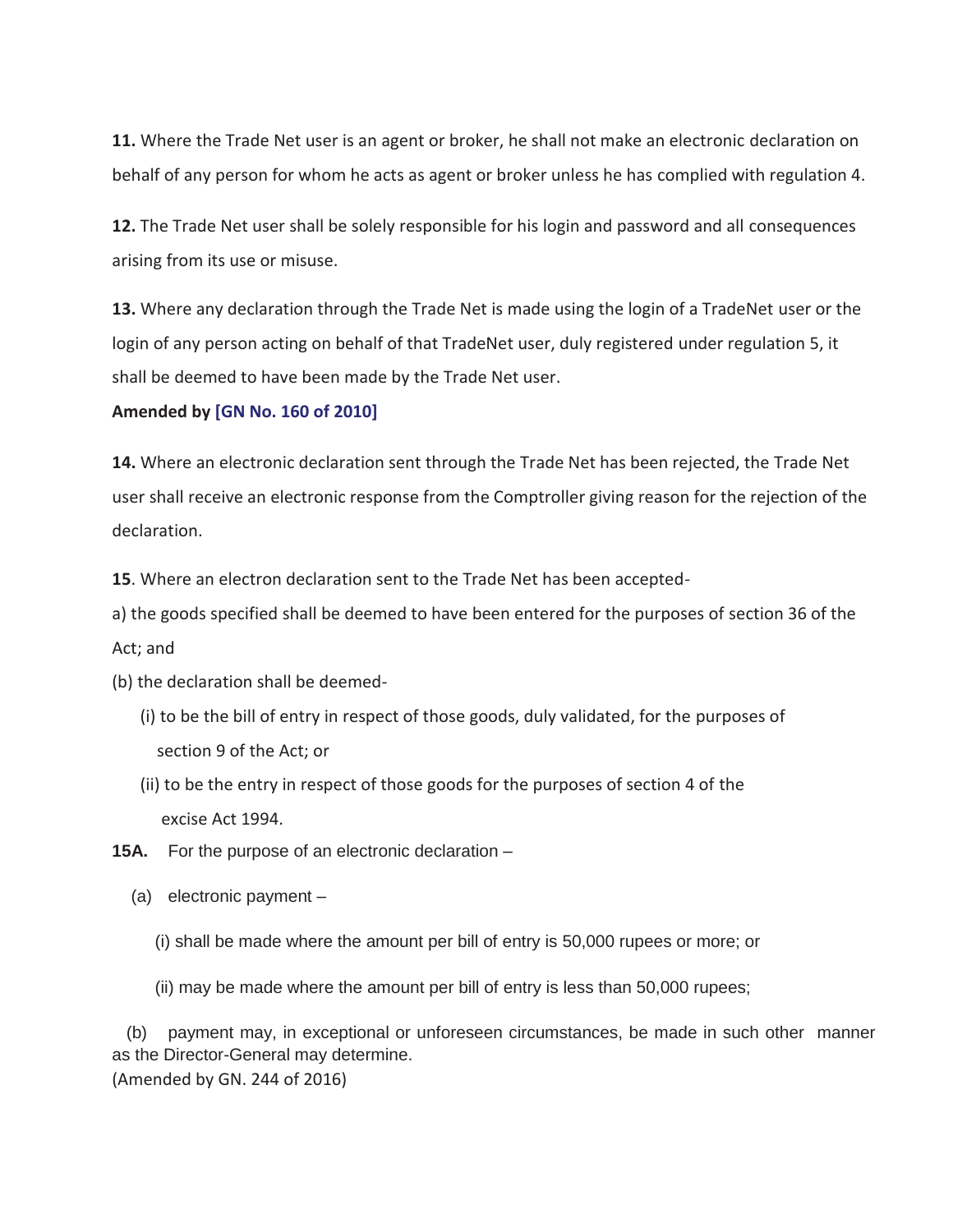**15B**. Except with the prior approval of the Comptroller, no TradeNet user shall, in respect of a consignment of goods, make another electronic declaration in respect of that same consignment of goods.

**Added by [GN No. 122 of 2003]** (Amended by GN. 244 of 2016)

**16.** (1) For the purposes of section 16Bof the Act, any TradeNet user who wishes to be a qualified TradeNet user, and obtain the facilities referred to in that section, shall make a request to the Comptroller, in such medium and in such form as may be approved by the Comptroller, to follow a programme which shall be known as Customs Compliance Monitoring (Delivery of Documents) Programme.

 (2) Where the Comptroller gives his acceptance in writing to a request under paragraph (1), the monitoring of the compliance level of the TradeNet user shall take effect as from a date to be specified by the Comptroller.

 (3) The monitoring under paragraph (2) shall take effect for successive periods of 3 months starting from the date specified by the Comptroller under paragraph (2), and shall take into account-

 *(a)* the number of electronic declarations relating to -

- (i) incorrect tariff classification;
- (ii) undervaluation of goods;
- (iii) goods not declared to Customs;
- (iv) goods found in excess of the quantity declared;
- (v) removal of goods from Customs control without authority or without payment of duties and taxes;
- (vi) incorrect country of origin;
- (vii) incorrect freignt;
- (viii) incorrect rate of exchange;
- (ix) importation of goods without appropriate permit or authorisation;
- (x) validation by Customs but payment not effected within 21 working days of the date of validation;
- (xi) **Revoked by [GN No. 173 of 2007]**
- (xii) importation of prohibited goods;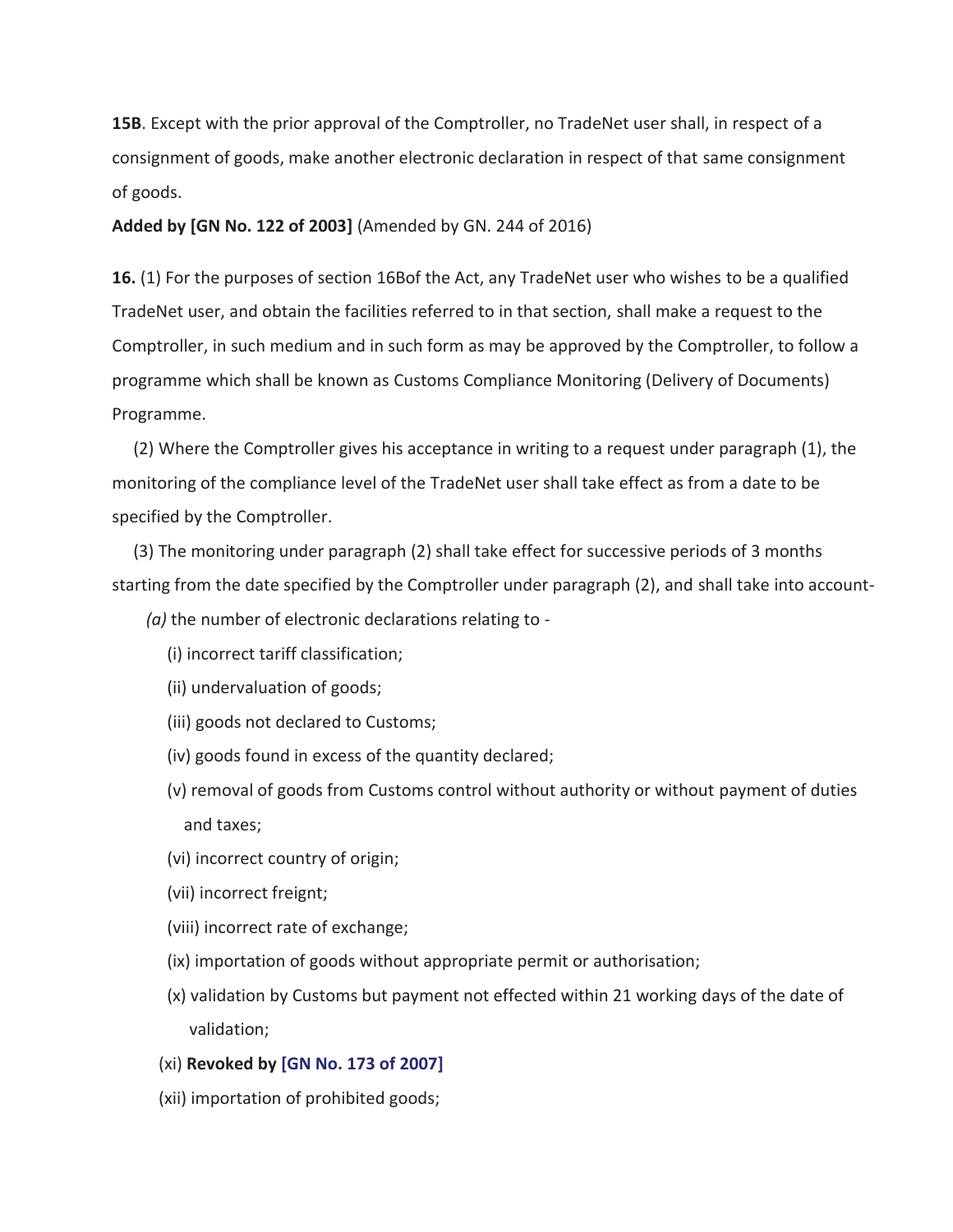*(b)* the number of amendments made to electronic declarations previously validated for reasons other than those specified in sub-paragraph (a);

# *(c)* **Revoked by [GN No. 173 of 2007]**

- *(d)* the number of forms (Form No. 30) relating to request for exemption or refund of duty under the Customs Regulations 1989 not returned to Custom within due date;
- (e) the internal control system of the TradeNet user.

## **Amended by [GN No. 173 of 2007]**

(4) The compliance level of a TradeNet user for any period of 3 months shall be the difference between 100per cent and the percentage arrived at by taking the number of electronic declarations referred to in paragraph 3 to the total number of Customs declarations passed by the TradeNet user for that period.

## **Amended by [GN No. 173 of 2007]**

(5) Where the compliance level is 90 per cent or over and the TradeNet user has been discharging his obligations under the Revenue Laws as defined in the Mauritius Revenue Authority Act 2004, he shall be deemed to have satisfied the prescribed conditions for the purpose of section 16B(1) of the Act.

## **Amended by [GN No. 173 of 2007]**

(6) The Comptroller shall, on request in writing by the TradeNet user, communicate to him in writing the compliance level of the TradeNet user.

(7) For the purposes of section 16B of the Act, the qualified TradeNet user shall keep, in respect of every electronic transaction, a hard copy of the electronic declaration duly signed and dated on. the day the electronic declaration is made together with the documents referred to in that section in chronological order and in batches of 20 electronic declarations, each batch being serially numbered.

(8) The documents under paragraph (7) shall be kept for a period of at least 5 years as from the date the electronic declaration is made and shall be preserved in a safe place and be properly secured. **Amended by [GN No. 126 of 2002]**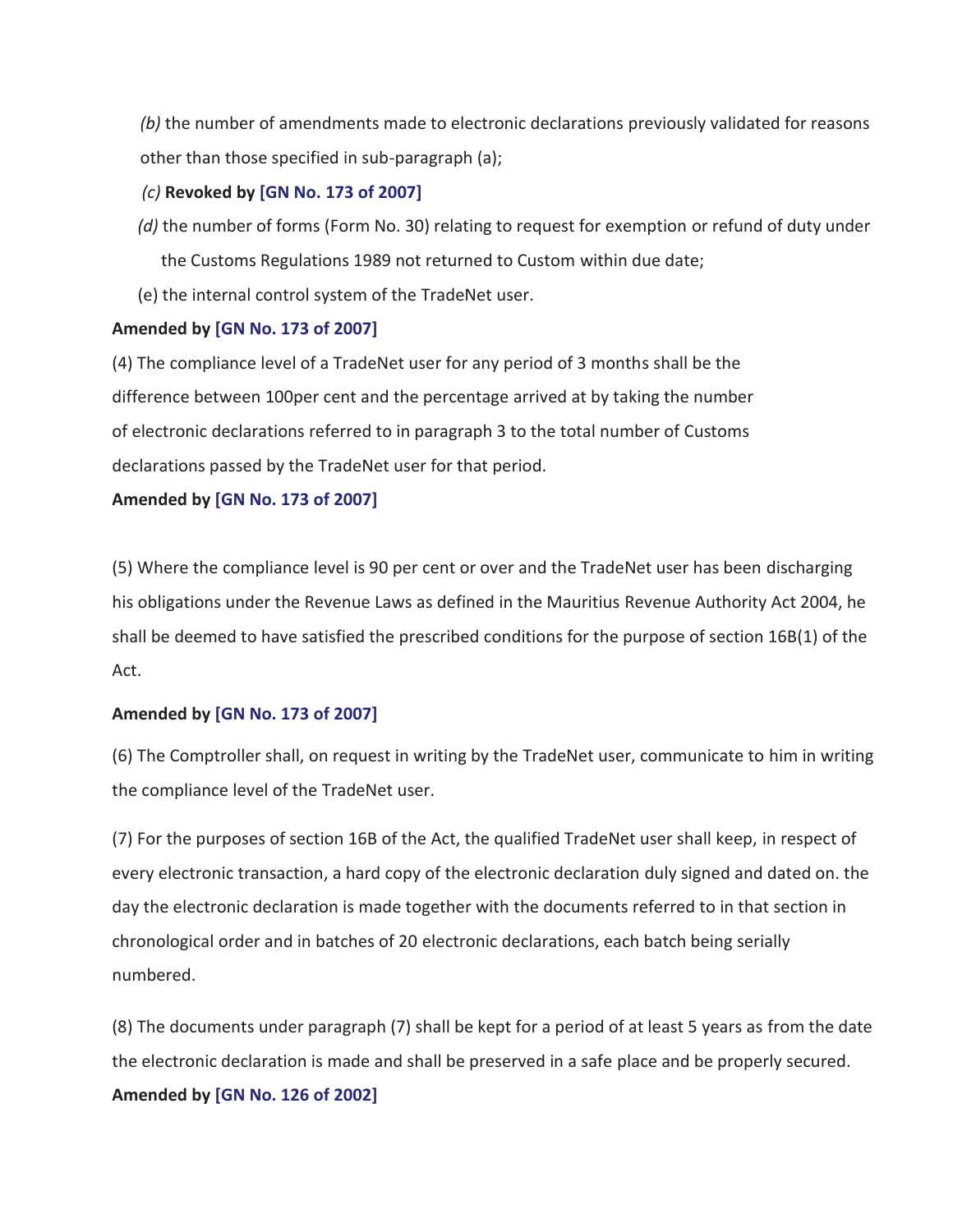**16A.** Where, in respect of a consignment of goods, an electronic declaration is made, the TradeNet user shall keep at his business premises for a period of not less than 5 years after the completion of the transaction to which it relates, a data log providing a complete historical record of data interchanged as they are sent and received.

#### **Amended by [GN No. 126 of 2002]; [GN No. 160 of 2010]**

**17.** On receipt of an electronic declaration, the Comptroller may, at any time by electronic message or otherwise, require a Trade Net user other than a qualified TradeNet user to submit to him, within such time as may be specified by him the original of the specified documents together with the hard copy of the electronic declaration duly signed by the Trade Net user.

#### **Amended by [GN No. 126 of 2002]**

- **18**. The hard copy of the electronic declaration referred to in regulation 17 shall be
	- (a) in such form as may be approved by the Comptroller; and
	- (b) obtained from and endorsed by an organisation approved by the Minister.

**19**. Unless otherwise authorised by the Comptroller, no Trade Net user shall, either in his own name or on behalf of any person for whom he acts as agent or broker, submit a bill of entry under the Act or an entry under the Excise Act 1994 otherwise than by electronic declaration.

## **20. Revoked by [GN No. 160 of 2010]**

## **Amended by [GN No. 126 of 2002]**

**21.** The comptroller o a proper officer may, at al reasonable times, for the purposes of these Regulations enter the business premises of a Trade Net user and-

- (a) require the Trade Net user or any of his authorised employees to-
	- (i) retrieve any electronic declaration in respect of a consignment of goods and submit a printout of same;
	- (ii) produce the specified documents relating to those goods; and
	- (iii) retrieve the data log relating to a specified period and submit a print-out certified by the Trade Net user as being true and correct;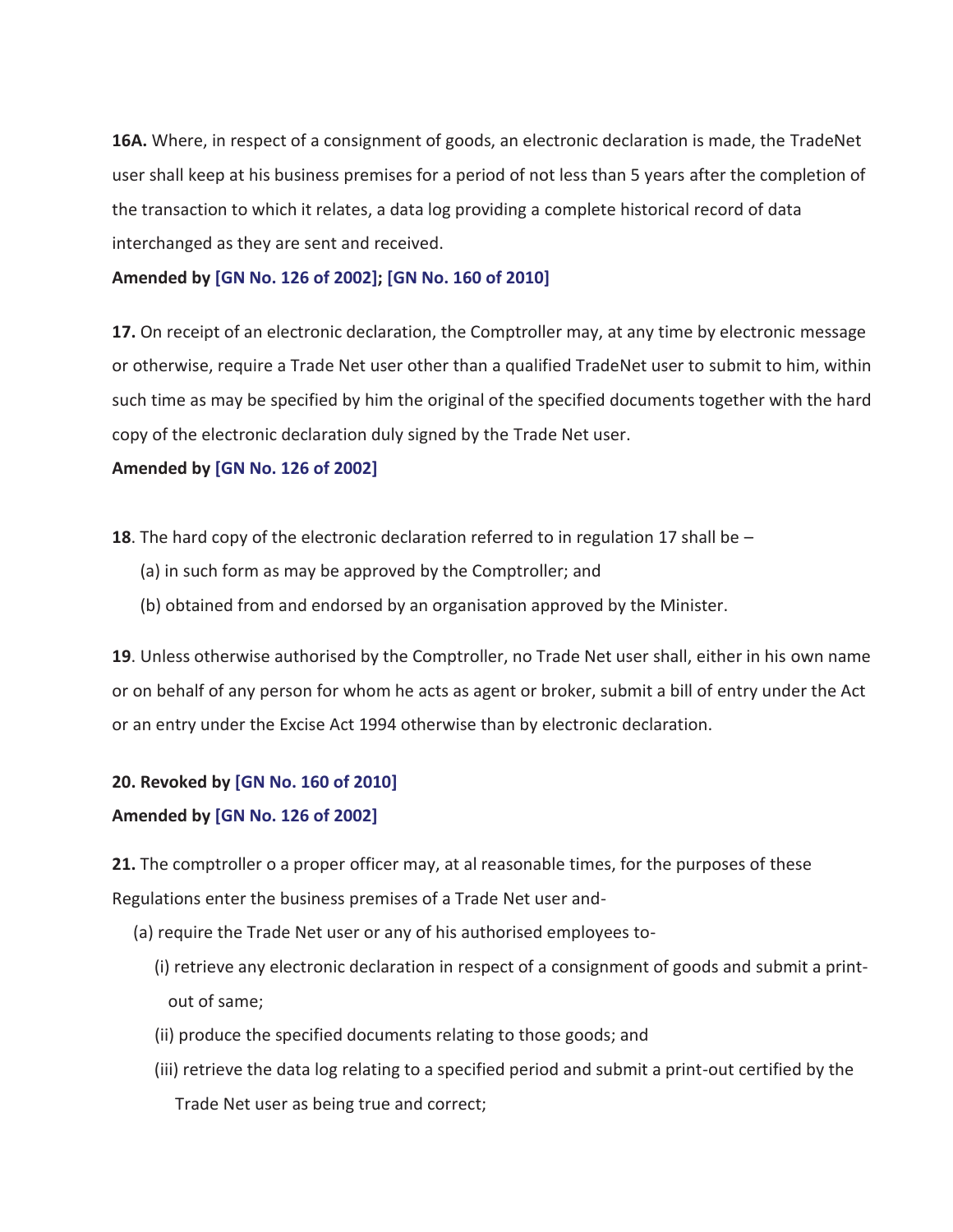- (b) retain any document or record and take copies or extracts therefrom; and
- (c) require any person on those premises to give him all reasonable assistance and to answer all proper questions either orally or in writing.
- **22.** Where a Trade Net user ceases business, he shall
	- (a) forthwith notify the Comptroller in writing of the cessation; and
	- (b) make available for inspection to the Comptroller or a proper officer the records and documents specified in regulation 16.
- **23.** (1) Any person who contravenes any of these regulations shall commit an offence.
	- (2) Any person who commits an offence shall, on conviction, be liable to a fine not exceeding 200,000 rupees and to imprisonment for a term not exceeding 5 years.
	- (3) The Court, before which a person is convicted of an offence under paragraph (2), may, in addition to any fine imposed, order the forfeiture of any goods which are the subject matter of the offence.

**Amended by [GN No. 126 of 2002]; [GN No. 173 of 2007]** 

Made by the Minister on 11th April 1997.

**---------------------------------** 

#### **SCHEDULE**

[Regulation 6A]

#### **PROCESSING FEE**

- 1. Import bill of entry 140 rupees for each multiple of 11 items or less
- 2. Export bill of entry 70 rupees for each multiple of 11 items or less
- 3. Every amended bill of entry 50 rupees